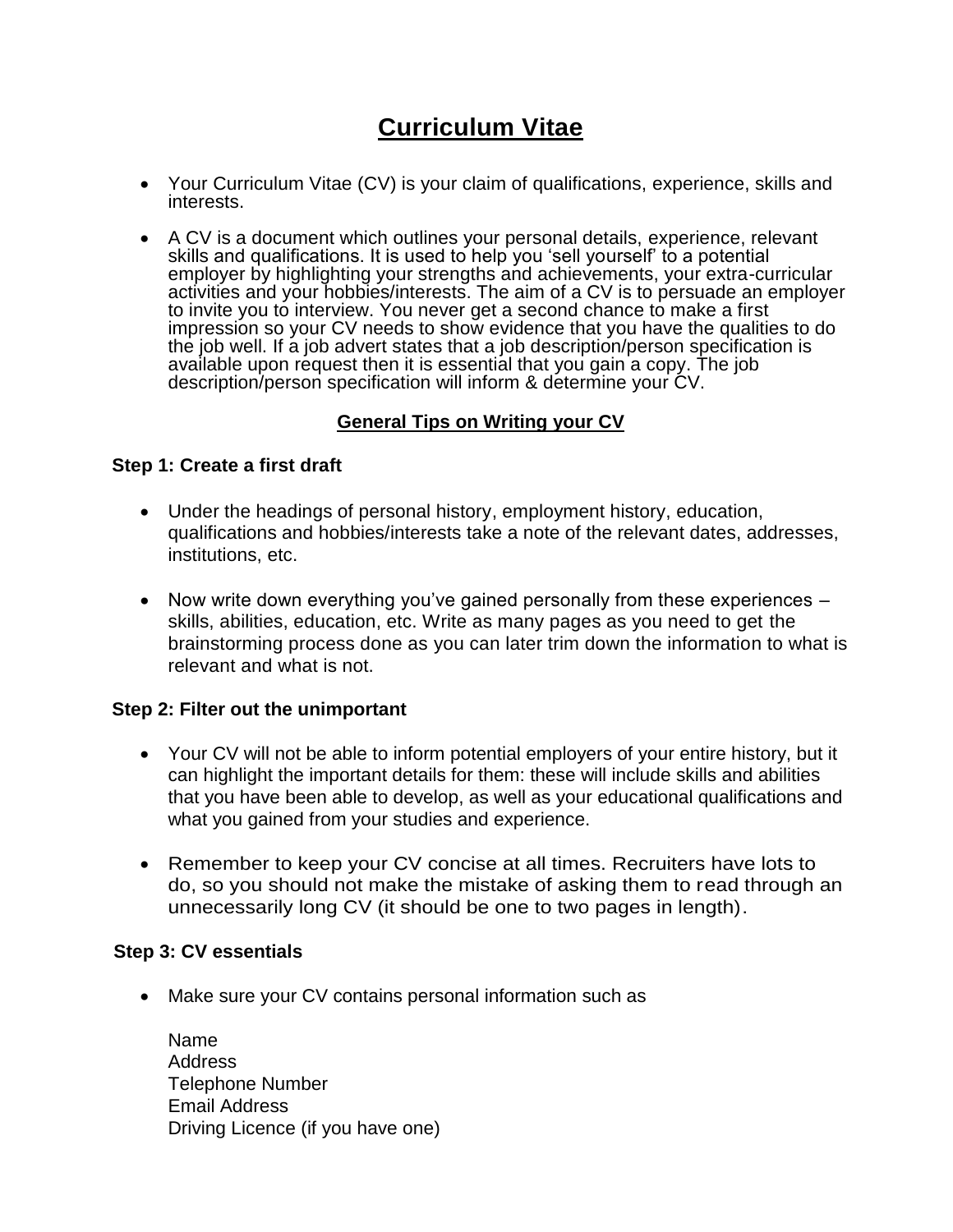- Your 'employment history' section is very important. It should be presented in reverse chronological order (most recent first). Give the dates, names & addresses of employers, your job titles and the relevant job duties you completed. It is not essential to list all of your work history. If you have plenty of work experience then it is not necessary to mention the part time job you had when you were 16. A more extensive list of job duties in a relevant job will impress a potential employer more.
- Your qualifications should also be presented in reverse chronological order. Include the dates, the names of institutions, the course titles and accreditation achieved. It is not necessary to list all the modules/subjects you have studied.
- Make your CV easy on the eye. Use normal margins and do not try to cram your information onto the page. Use a crisp & clear font such as 'Arial', 'Century Gothic' or 'Helvetica' at size 11 or 12. Allow for some 'white space' between the different sections to give your CV a clear design and a professional look.
- Correct grammar & punctuation are essential. Potential employers are never impressed by sloppy mistakes.

## **Step 4: Gaps in Work History**

- Many people have gaps in their work history. If you have reasons for gaps then you can simply state this on your CV. There are 2 ways to deal with this.
	- 1. Draw the reader's attention to them and present them in a positive manner.
	- 2. Change the format of your CV where there is less emphasis on the dates and more on actual skills & experience (Skills Based CV).

#### **Step 5: Targeted Buzz Words/Targeted CV**

- You want your CV to say to an employer 'I can do this job' and 'interview me' so you need to present yourself in the most positive manner possible. Use 'targeted buzz words' to promote yourself and emphasise your accomplishments. Use the 'buzz words' contained within the job description and person specification in your CV. If the job description/person specification demands someone who is resourceful then it is vital that you use the word resourceful throughout your CV.
- Target your CV to the job in question. A job as a postal delivery worker is very different than a job as a receptionist. Your CV should reflect this.

Different Jobs = Different Skills = Different CV

#### **Step 6: Action Words**

 Alongside the use of targeted buzz words it is essential to use actions words throughout your CV (see Action Words List).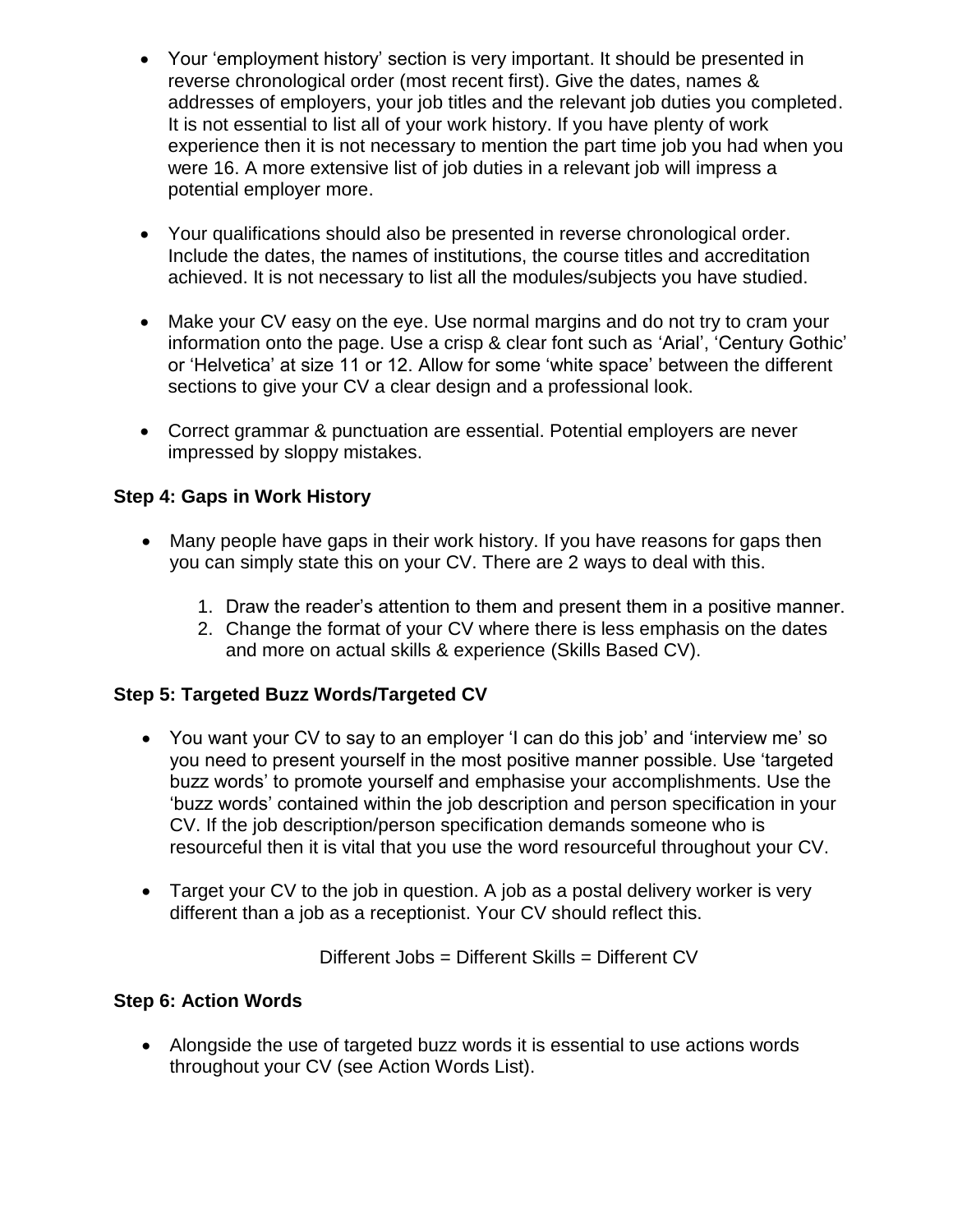### **Always**

- Limit your CV to a maximum of 2 A4 pages.
- Use A4 paper of a white or pale background & ensure the printout is of good quality.
- If applying by post, send your CV in an A4 envelope (do not fold the CV).

### **Remember**

- Be honest at all times.
- Check your spelling and grammar.
- Keep your CV to the point. Don't waffle.
- Keep the language formal with short, crisp sentences.
- Highlight your selling points clearly.
- Use active keywords which have a positive impact (the Job Description & Job Specification will help you do this).
- Tailor your CV to the job description (this may mean you have more than 1 CV).
- Always include a Covering Letter.

## **Common Mistakes**

- Never mention political affiliations.
- Never mention salaries earned or required.
- It is not necessary to mention personal characteristics such as age, height, weight, martial status, etc.
- Employers are likely to be deterred by unusual/silly email addresses or answer phone messages. It is important to be professional

# **And when it's done**

 Keep your CV up to date (add new qualifications and new jobs as and when necessary).